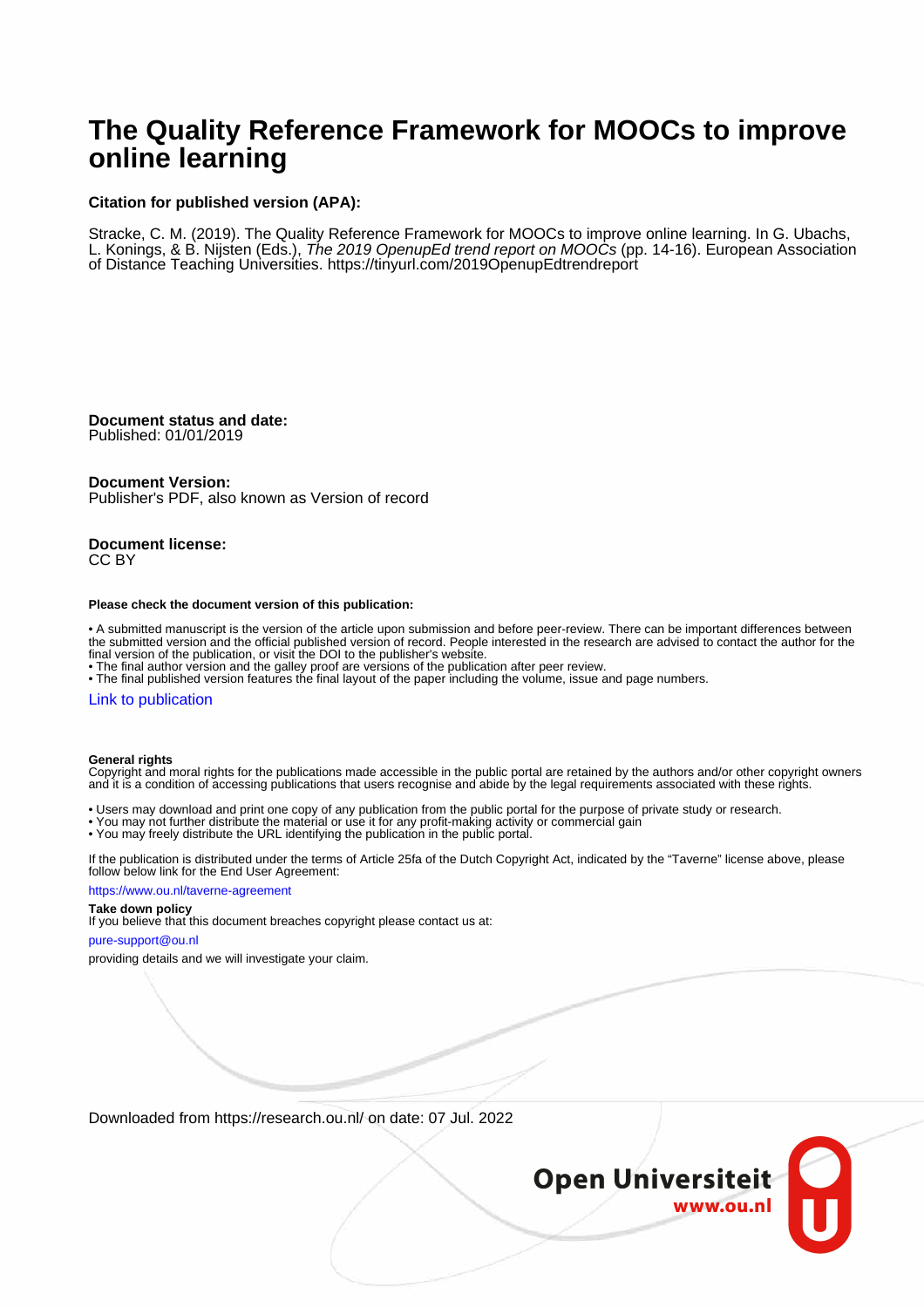

# **The 2019 OpenupEd trend report on MOOCs**

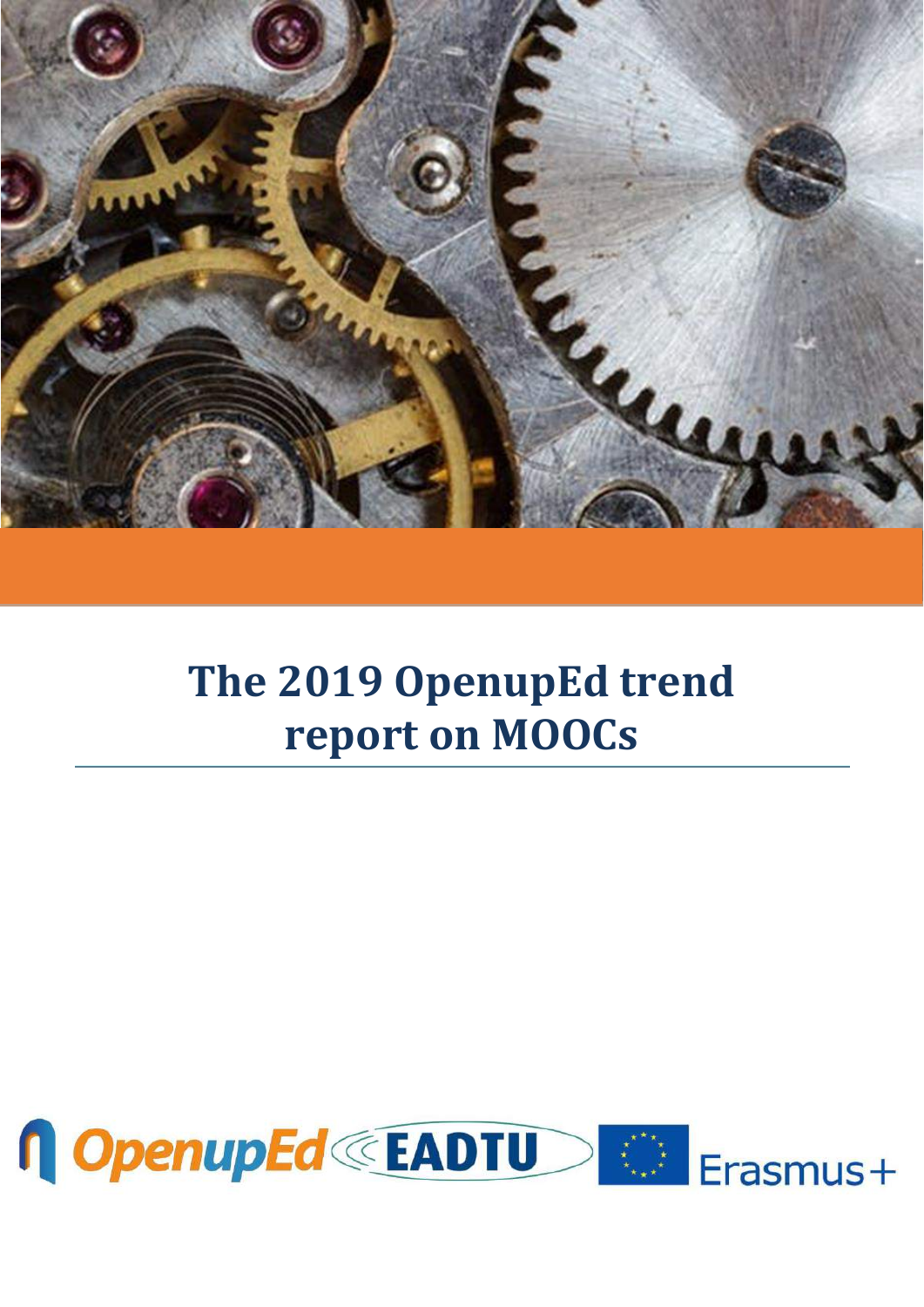### **Editors**

European Association of Distance Teaching Universities (EADTU) | George Ubachs; Lizzie Konings; Beau Nijsten

### **Authors**

European Students' Union (ESU), Belgium | Gohar Hovhannisyan; Katrina Koppel FH JOANNEUM, Austria | Christian Friedl Hasso Plattner Institute Potsdam (HPI), Germany | Thomas Staubitz Cracow University of Economics, Poland | Agnieszka Żur Open University of the Netherlands (OUNL), the Netherlands | Christian M. Stracke University of Oviedo (UNIOVI), Spain | Patricia Herrero de la Escosura; Ana I. González Hellenic Open University (HOU), Greece | Christoforos D. Karachristos; Dimosthenis Karakatsoulis; Theofanis Orphanoudakis; Dimitris Sideris; Elias C. Stavropoulos Oulu University of Applied Sciences (OAMK), Finland | Leena Paaso Tampere University of Applied Sciences (TAMK), Finland | Teija Lehto Universidad Nacional de Educación a Distancia (UNED), Spain | Timothy Read; Elena Barcena; Tiberio Feliz-Murias; David Recio-Moreno

**Published by**: European Association of Distance Teaching Universities, The Netherlands



### **Correspondence**

European Association of Distance Teaching Universities (EADTU) att George Ubachs, Managing Director Parkweg 27, 6212 XN Maastricht, The Netherlands Tel: +31 43 311 87 12 | E-mail: secretariat@eadtu.eu www.eadtu.eu | www.openuped.eu

### **Suggested citation**

Author(s) (2019) Title of paper. In G. Ubachs; L. Konings; B. Nijsten (Eds.) The 2019 OpenupEd trend report on MOOCs. (pp. Pages). Maastricht, NL: EADTU. Retrieved from https://tinyurl.com/2019OpenupEdtrendreport

## **License used**<br>This work is

This work is licensed under a Creative Commons Attribution 4.0 International License: https://creativecommons.org/licenses/by/4.0/ This license lets others distribute, remix, tweak, and build upon this work (even commercially) as long as credit is provided for the original creation. This is among the most accommodating of CC licenses offered, and recommended for maximum dissemination and use of licensed materials.



### **Disclaimer**

This publication is partly funded by Erasmus+, KA3- Civil Society Cooperation, Education and Training. The European Commission supports for the production of this publication and does not constitute an endorsement of the contents which reflects the views only of the authors, and the Commission cannot be held responsible for any use which may be made of the information contained therein.



Co-funded by the Erasmus+ Programme of the European Union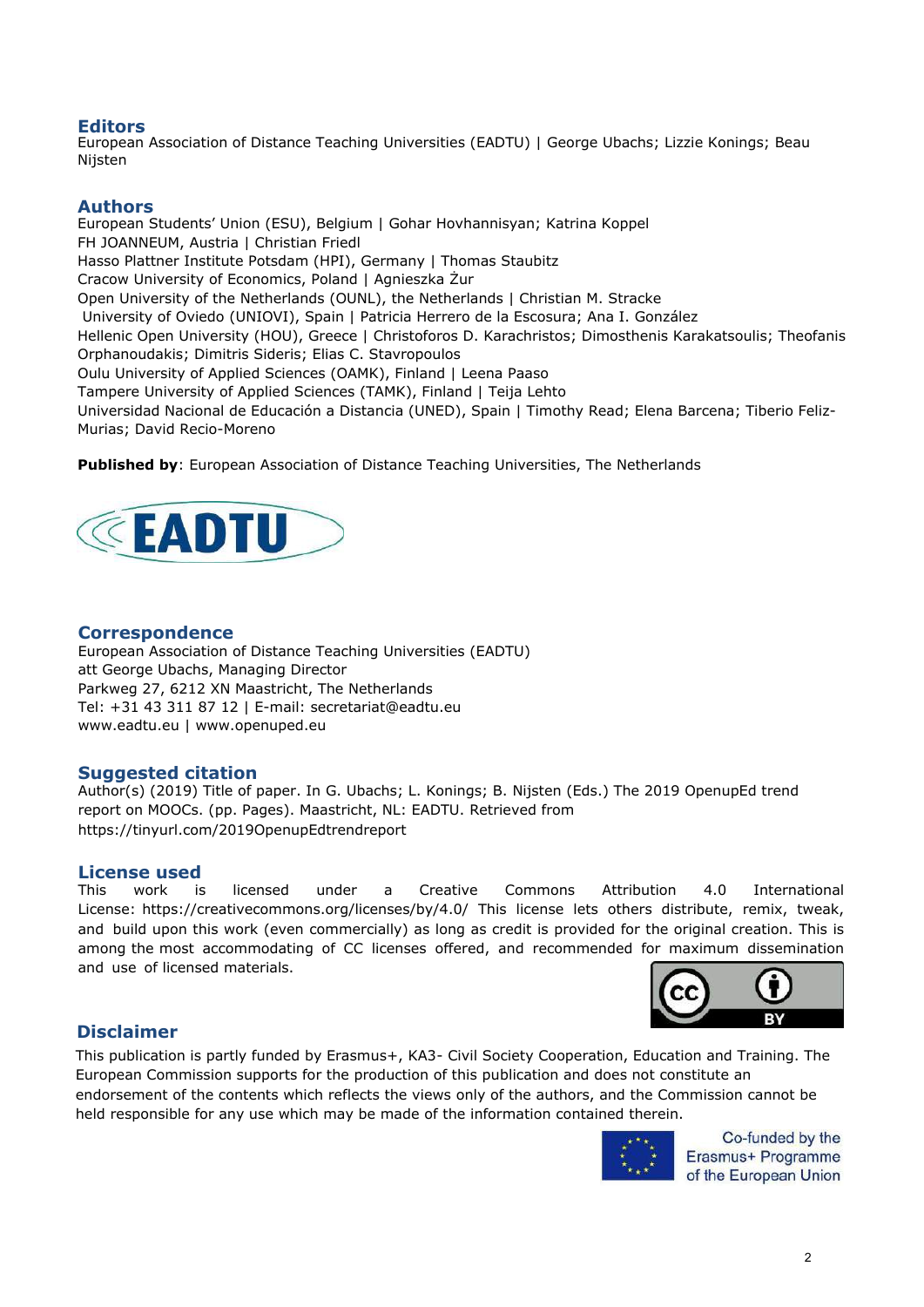## **Table of contents**

| George Ubachs, OpenupEd & EADTU, The Netherlands                                                                                                                                                                                |
|---------------------------------------------------------------------------------------------------------------------------------------------------------------------------------------------------------------------------------|
| . 6<br>Timothy Read; Elena Barcena, Universidad Nacional de Educación a Distancia, Spain                                                                                                                                        |
| Christian Friedl, FH Joanneum University of Applied Sciences Graz, Austria; Agnieszka Żur,<br>Cracow University of Economics, Poland; Thomas Staubitz, Hasso Plattner Institute Potsdam,<br>Germany                             |
| The Quality Reference Framework for MOOCs to improve online learning14<br>Christian M. Stracke, Open University of the Netherlands, the Netherlands                                                                             |
| Investigating institutional MOOC strategy in Greek HEIs<br>17<br>Christoforos D. Karachristos; Dimosthenis Karakatsoulis; Theofanis Orphanoudakis; Dimitris<br>Sideris; Elias C. Stavropoulos, Hellenic Open University, Greece |
| Teija Lehto, Tampere University of Applied Sciences (TAMK), Finland; Leena Paaso, Oulu<br>University of Applied Sciences (OAMK), Finland                                                                                        |
| Designing a MOOC course for promoting the active participation of European<br>25<br>citizenship<br>Patricia Herrero de la Escosura; Ana I. González, University of Oviedo, Spain                                                |
| .29<br>Gohar Hovhannisyan; Katrina Koppel, European Students' Union, Belgium                                                                                                                                                    |
|                                                                                                                                                                                                                                 |

**Massive Open Gamification………………………………………………………………………………….33** *Tiberio Feliz-Murias; David Recio-Moreno, Universidad Nacional de Educación a Distancia, Spain*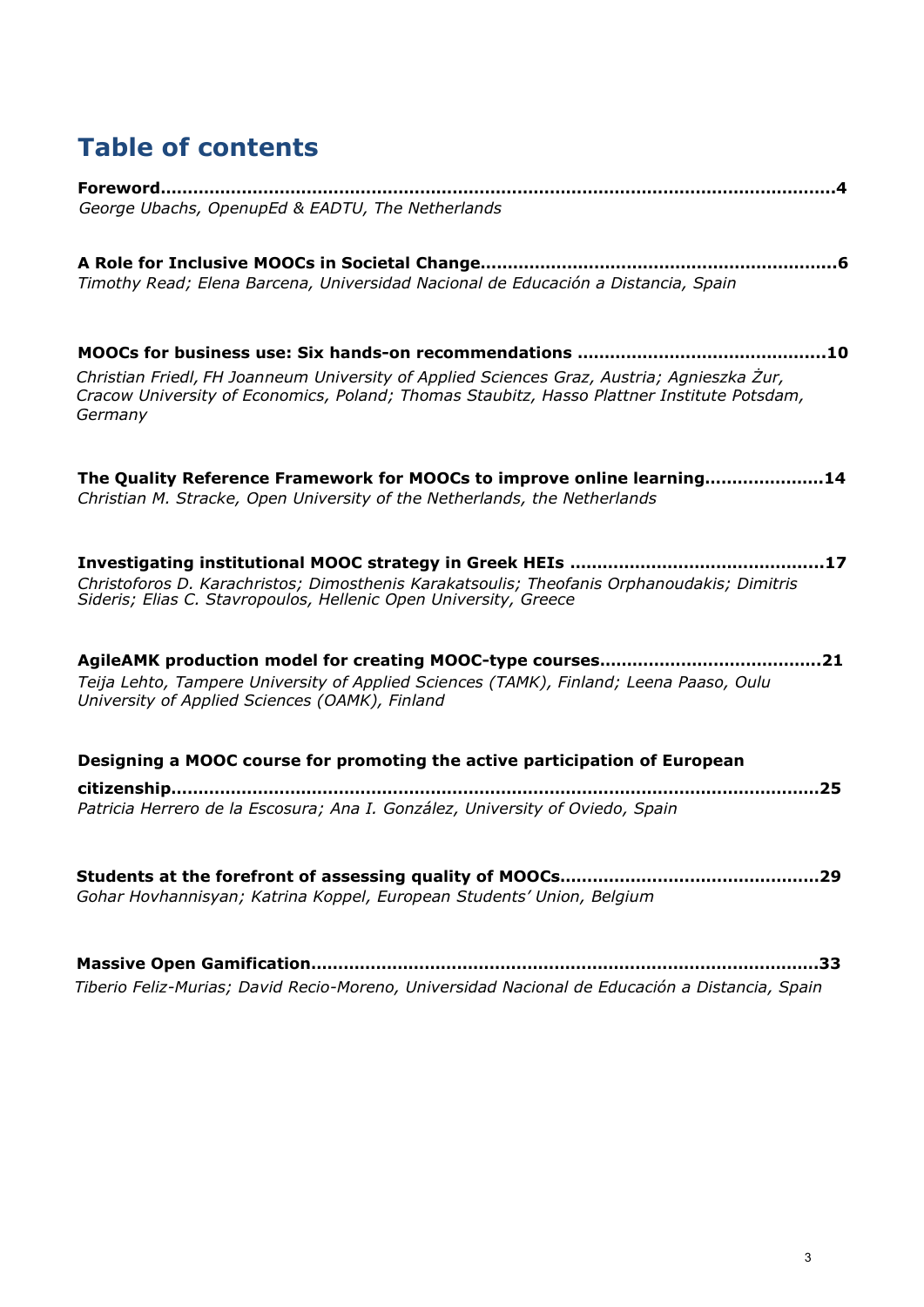### <span id="page-4-0"></span>**Christian M. Stracke**

*Open University of the Netherlands*

## **The Quality Reference Framework for MOOCs to improve online learning**

## **Innovative impact**

The QRF has already achieved direct short-term innovative impact: It was used for the design and implementation for the development of two MOOCs as pilot implementations. They were following different pedagogical approaches (one xMOOC as traditional online course and one cMOOC for collaborative online learning). In both cases, the usage of the QRF was considered as very helpful by the MOOC designers and leading to reduced efforts due to the design support provided by the QRF.

Thus, the QRF will achieve long term innovative impact for the development of MOOCs, too. In addition, the QRF will also help MOOC providers and MOOC facilitators to improve the provision and facilitation of future MOOCs: The QRF Key Quality Criteria and the QRF Quality Checklist are addressing all stakeholder groups offering support for beginners as well as experts.

The QRF can be downloaded for free with an open license from: [www.MOOC-quality.eu/QRF](http://www.mooc-quality.eu/QRF)

## **The QRF - based on a broad and truly international collaboration**

"The Quality Reference Framework (QRF) for the Quality of MOOCs" was developed by the European Alliance for the Quality of Massive Open Online Courses (MOOCs), called MOOQ. Overall, MOOQ could address and reach out to more than 100,000 MOOC learners, designers, facilitators and providers through dissemination and exploitation activities. The main objective of MOOQ was the development of the QRF that was finalized and published in the year 2018 after more than three years of revisions and refinements.

In close cooperation with leading European and international institutions and associations, MOOQ could involve in the QRF finalization more than 10,000 MOOC learners, designers, facilitators and providers through divers means including the Mixed Methods research with the Global MOOC Quality Survey (GMQS), the MOOQ presentations and workshops at regional, European and international conferences as well as communication and collaboration in traditional channels and social media.

## **The three dimensions of the QRF**

The QRF consists of three dimensions: Phases, Perspectives and Roles.

These three dimensions were carefully selected, discussed and agreed with all MOOC stakeholder groups to cover the different views, requirements and responsibilities during the lifetime of a MOOC.

They are mainly based on the results from the Mixed Methods research by MOOQ: That included the realization and evaluation of the first Global MOOC Quality Surveys (for MOOC learners, designers and facilitators), the 27 semi-structured interviews conducted with MOOC experts (MOOC designers, facilitators and providers) and the MOOQ Workshops at eight international conferences (ICDE 2015 in Sun City, South Africa, OE Global 2016 in Krakow, Poland, EC-TEL 2016 in Lyon, France, OE Global 2017 in Cape Town, South Africa, IEEE EDUCON 2017 in Athens, Greece, ICALT 2017 in Timisoara, Romania, EARLI 2017 in Tampere, Finland and EC-TEL 2017 in Tallinn, Estonia). Furthermore, the QRF has adapted the International learning quality standard ISO/IEC 40180 (former ISO/IEC 19796-1) to the specific requirements and needs for MOOCs.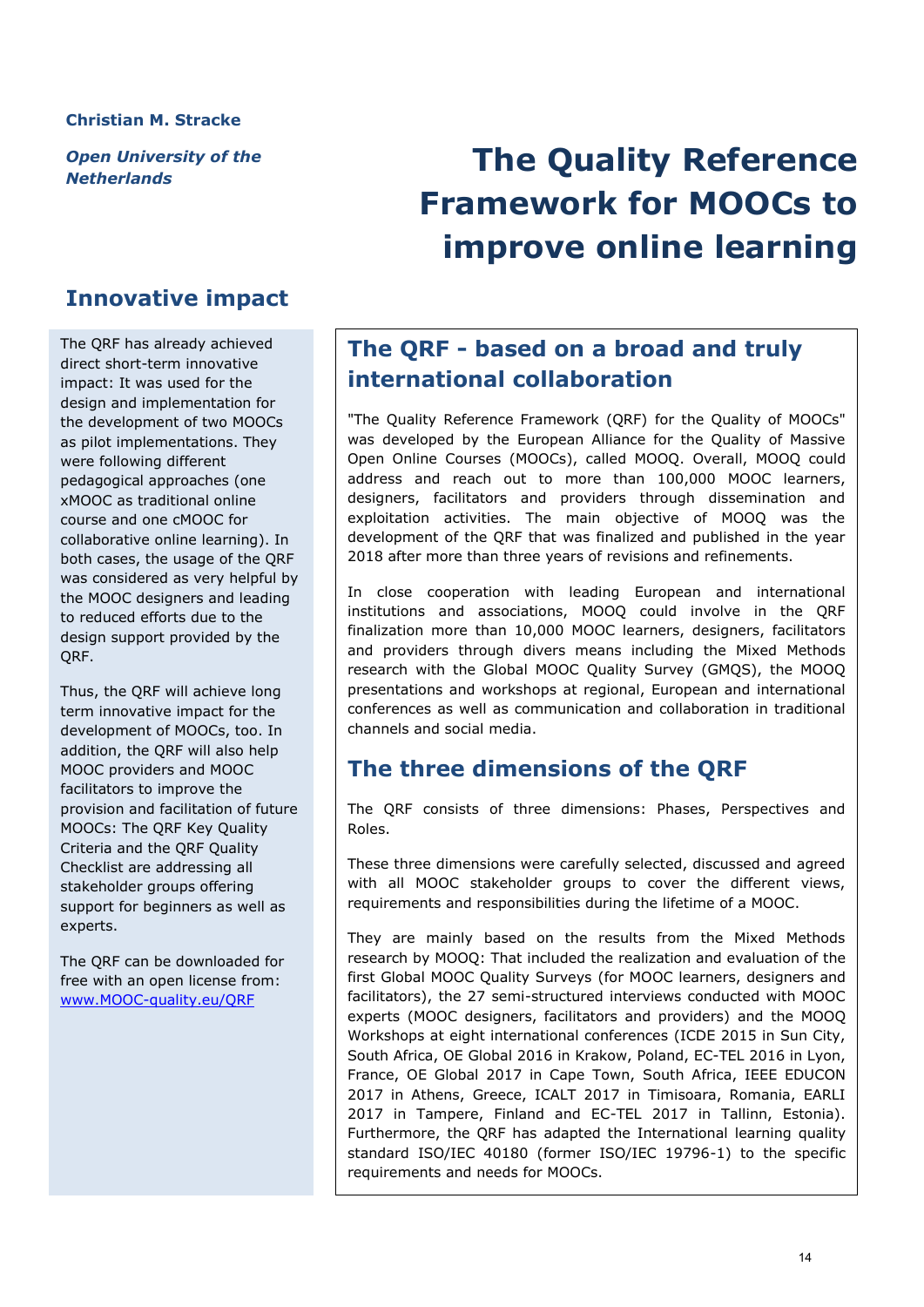### **References**

Stracke, C. M., Kameas, A., Vassiliadis, B., Sgouropoulou, C., Texeira, A. M., Pinto, M., & Vidal, G. (2017). The Quality of Open Online Education: Towards a Reference Framework for MOOCs. In *Proceedings of 2017 IEEE Global Engineering Education Conference (EDUCON)* (pp. 1712- 1715). doi: 10.1109/EDUCON.2017.7943080

Stracke, C. M., Sgouropoulou, C., Kameas, A., Vassiliadis, B., Texeira, A. M., & Pinto, M. (2018). Fostering Quality in MOOCs: a European Approach. In K. Ntalianis, A. Andreatos, & C. Sgouropoulou (Eds.), *Proceedings 17th European Conference on e-Learning (ECEL)* (pp. 533-538).

Stracke, C. M., & Tan, E. (2018). The Quality of Open Online Learning and Education: Towards a Quality Reference Framework for MOOCs. In J. Kay, & R. Luckin (Eds.), *Rethinking learning in the digital age. Making the Learning Sciences Count: The International Conference of the Learning Sciences (ICLS) 2018* (pp. 1029-1032). doi: http://hdl.handle.net/1820/9909

Stracke, C. M., Tan, E., Texeira, A. M., Pinto, M., Kameas, A., Vassiliadis, B., & Sgouropoulou, C. (2018). Gap between MOOC designers' and MOOC learners' perspectives on interaction and experiences in MOOCs: Findings from the Global MOOC Quality Survey. In M. Chang, N.-S. Chen, R. Huang, Kinshuk, K. Moudgalya, S. Murthy, & D. G. Sampson (Eds.), *Proceedings 18th IEEE International Conference on Advanced Learning Technologies (ICALT)* (pp. 1-5). doi: 10.1109/ICALT.2018.0000

The QRF dimensions are explained more in detail in the following subsections.

### *QRF Dimension 1: Phases*

The QRF consists of five phases that normally overlap and can be repeated in iterative cycles:

- **1. Analysis** (A): identify and describe requirements, demands and constraints
- **2. Design** (D): conceptualise and design the MOOC
- **3. Implementation** (I): implement a MOOC draft and finalize it through testing
- **4. Realization** (R): realise and perform the MOOC including support and assessment
- **5. Evaluation** (E): define, run and analyse the evaluation and improve the MOOC

### *QRF Dimension 2: Perspectives*

The QRF distinguishes three perspectives that have to be addressed and focused during the different phases:

- **1. Pedagogical**: how has the MOOC to be designed and developed?
- **2. Technological**: how has the MOOC to be implemented and realized?
- **3. Strategic**: how has the MOOC to be managed and offered?

## *QRF Dimension 3: Roles*

The QRF covers three roles and indicates their involvement and responsibilities in relation to the phases and perspectives:

- **1. Designer**: Designer includes content experts, content authors, instructional designers, experts for MOOC platforms, technologyenhanced learning and digital media as well as any others who may contribute to the design of a MOOC.
- **2. Facilitator**: Facilitator includes the pedagogical facilitators and experts with content knowledge (such as moderators, tutors, teaching assistants) who manage forum, provide feedback and monitor learning progress, the technical facilitators (such as technical support for learners) as well as others who may contribute to support participants in their learning process in a MOOC.
- **3. Provider**: Provider includes the (internal and external) MOOC providers, the technical providers (such as technology providers, programmers, software designers and developers), managers, communication and marketing staff as well as others who are involved in the decision-making processes leading to the delivery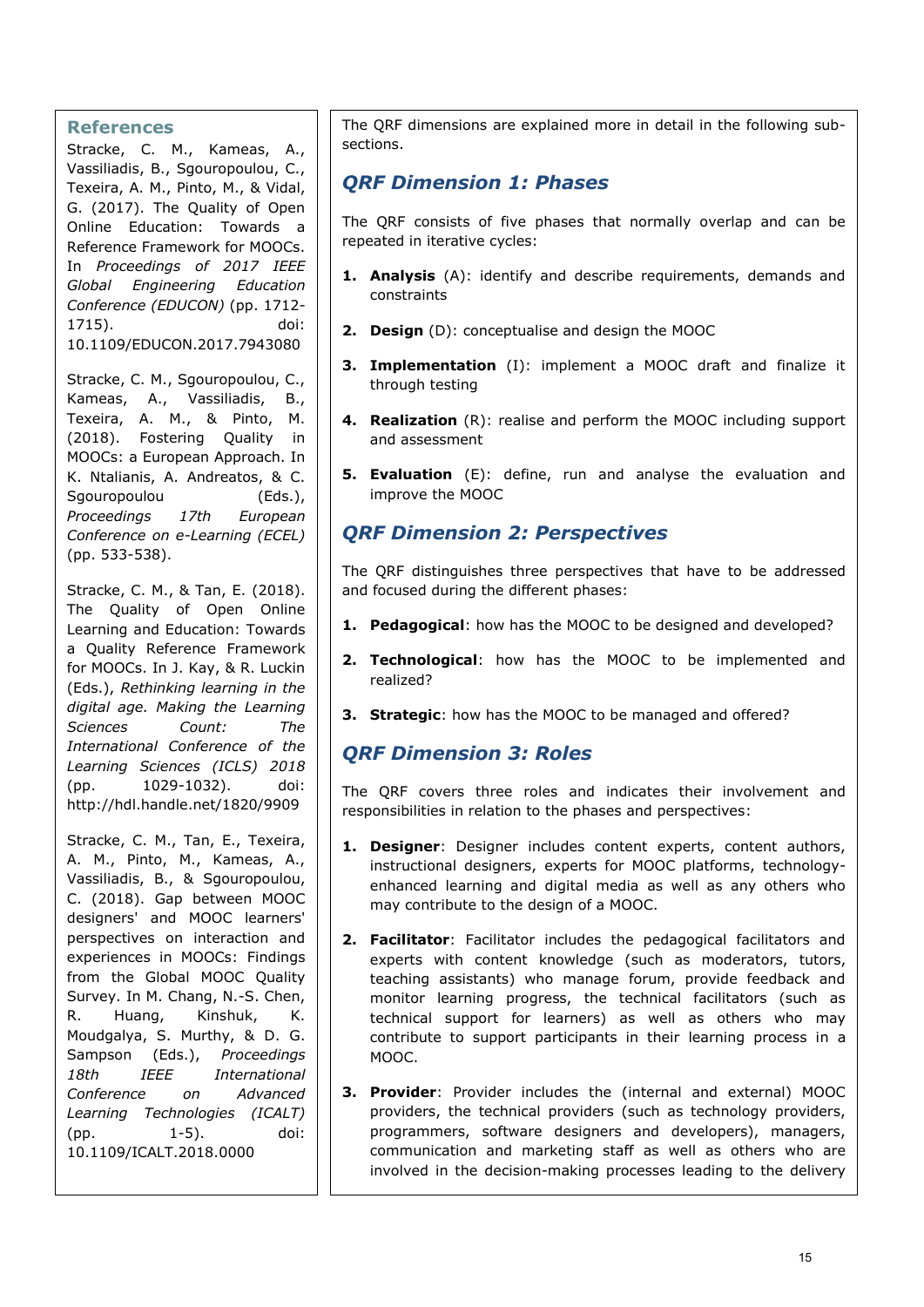of a MOOC.

## **The structure of the QRF**

The QRF presents the quality framework as general template to be adapted together with two applications: the QRF Key Quality Criteria for MOOC experts and the QRF Checklist for MOOC beginners:

## *QRF Key Quality Criteria for MOOC experts*

The QRF Key Quality Criteria are provided in a table for experienced MOOC designers, facilitators and providers. They are intended as support for analysing, designing, implementing, realizing and evaluating a MOOC. The QRF Key Quality Criteria are defined as action items for potential activities in the different processes.

## *QRF Quality Checklist for MOOC beginners*

The QRF Quality Checklist presents leading questions for all three QRF dimensions. They are intended for both, beginners and experts in the MOOC design and development. Therefore, the QRF Quality Checklist serves as a starting point and a reminder on critical issues to be addressed. It complements the QRF Key Quality Criteria that defines the phases and processes of the MOOC design and development.

## **Usage and benefits of the QRF**

To use the QRF, it is most important to adapt it to own specific needs. MOOC designers, facilitators and providers have to select and define the relevant phases including their perspectives and roles according to their own situation, learning objectives, target groups, context and further conditions. Such adaptations should be documented to inform all involved stakeholders as well as to allow their review in the evaluation and further improvement of the MOOCs.

There are four core benefits of the QRF: First, the QRF provides a generic framework that can be adapted to each specific context. Second, the QRF identifies key quality criteria for better orientation on the MOOC design. Third, the QRF presents a checklist for the quality development and evaluation of MOOCs. And fourth, the QRF enables a continuous improvement cycle for MOOC design and provision.

## **Conclusion**

The QRF is the first and unique guideline for the quality of MOOCs based on Mixed Methods research and involvement of the global MOOC community. The included QRF Quality Checklist offers MOOC beginners an easy tool for the design and implementation of a first MOOC. And the QRF Key Quality Criteria support MOOC experts to continuously evaluate and improve their MOOC designs. Thus, the QRF will improve the future MOOCs and online learning in general.